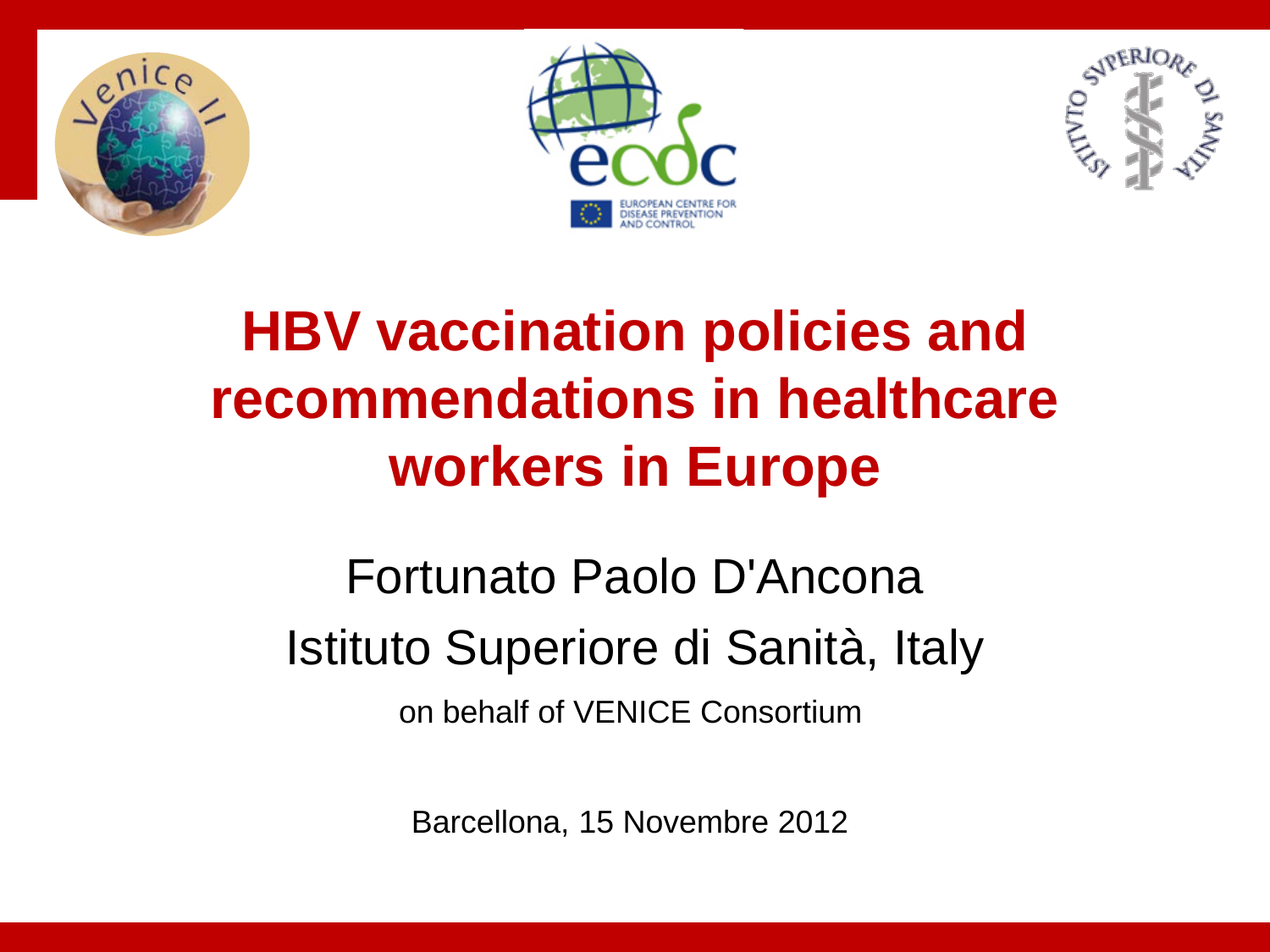#### **The vaccine strategies in Europe**

- A "mosaic"
	- Schedules
	- Targets
	- Changes of strategies
	- Monitoring
	- Vaccine coverage



- Need to compare data, experiences
- Need to understand weakness and strengthens of different strategies
- Need to achieve adequate level of monitoring of the use of vaccination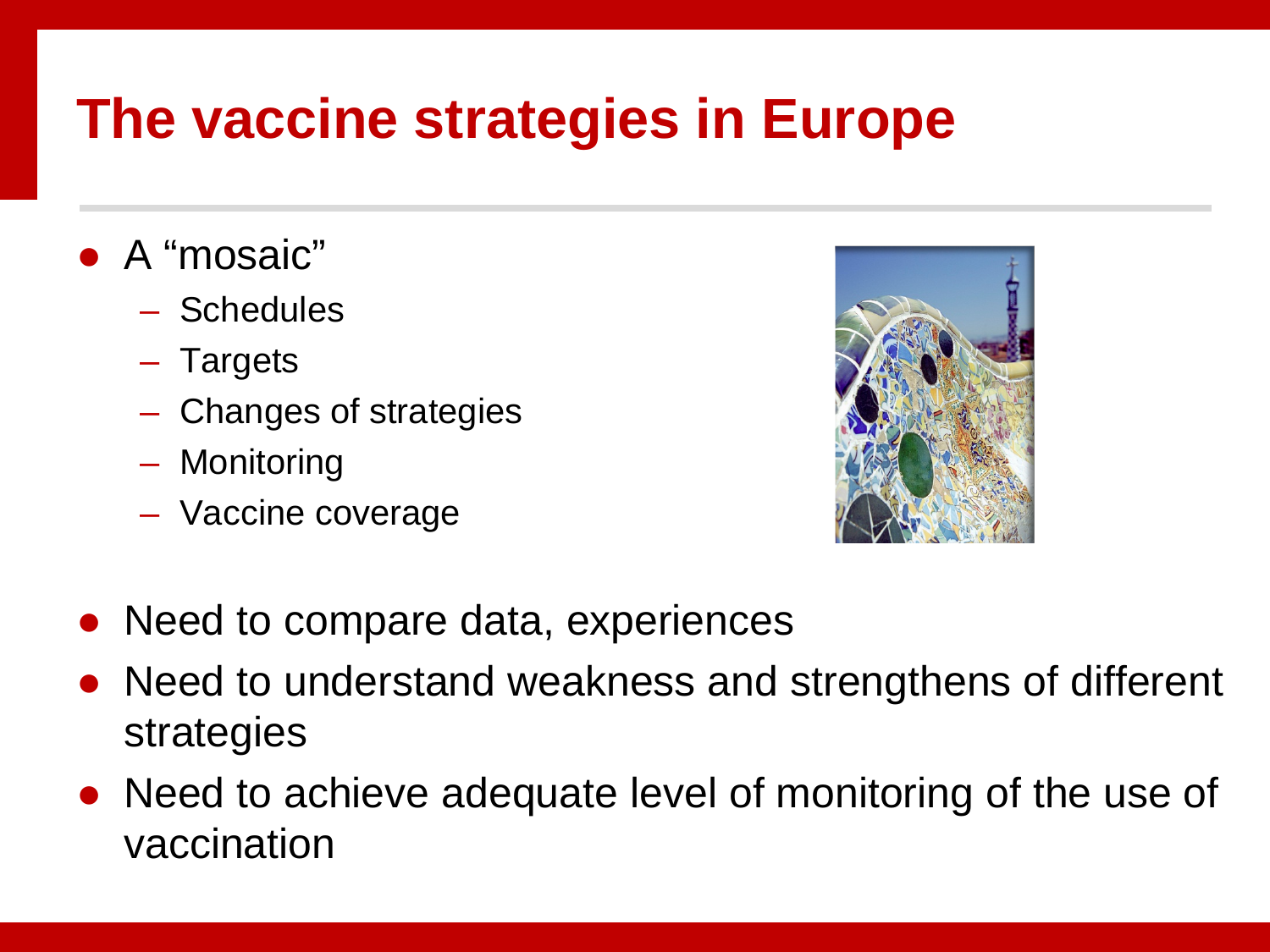#### **VENICE network**



The VENICE (**V**accine **E**uropean **N**ew **I**ntegrated **C**ollaboration **E**ffort) project aims to collect, share and disseminate knowledge and best practice in field of vaccination through a network of European experts

**VENICE I:** 2006- 2008, commissioned and funded by DG-SANCO

**VENICE II:** since Dec 2008, commissioned and funded by ECDC

#### *Coordinator*

Istituto Superiore di Sanità (ISS) – CNESPS

#### *VENICE II Consortium Members*

HSE - Health Protection Surveillance Centre (Ireland), Istituto Superiore di Sanità (Italy), Institut de Veille sanitaire (France), PZH -National Institute of Hygiene (Poland), SSI- Statens Serum Institut (Denmark), CINECA (IT partner, Italy)

*Partecipating countries:* 27 Member States + Iceland and Norway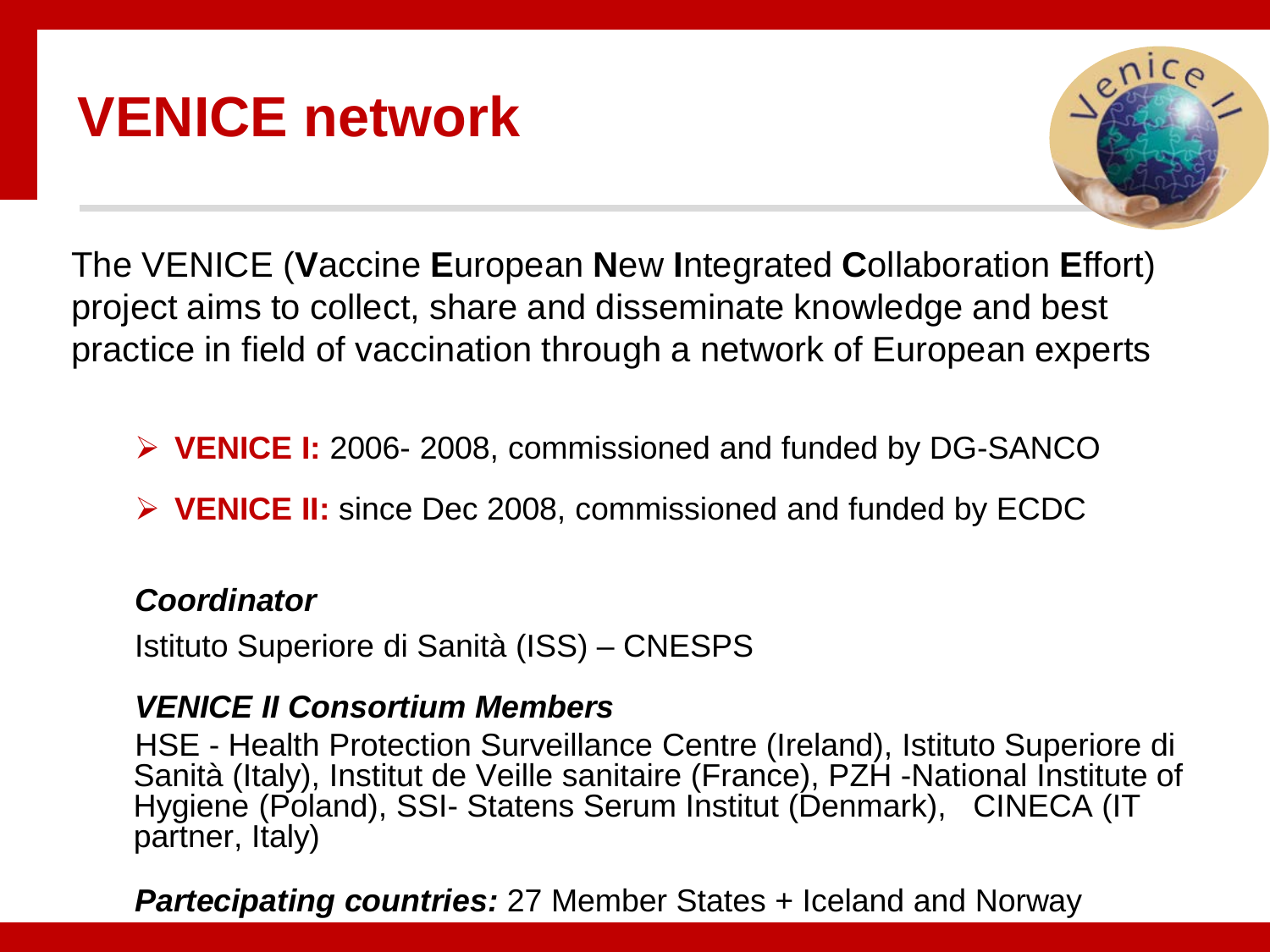### **VENICE and VENICE II: general objectives**

- To **collect** information on the national and subnational immunization programs through a network of experts in the field of vaccination (mainly from National Public Health Institute)
- To **share** the collected information among countries to improve the overall performance of the immunization systems
- To **produce evidences, comparable data and recommendations** that can be useful for public health stakeholders

 To **promote good practice in vaccinology, priority setting and decision making**

VENICE website*: http://venice.cineca.org/index.html*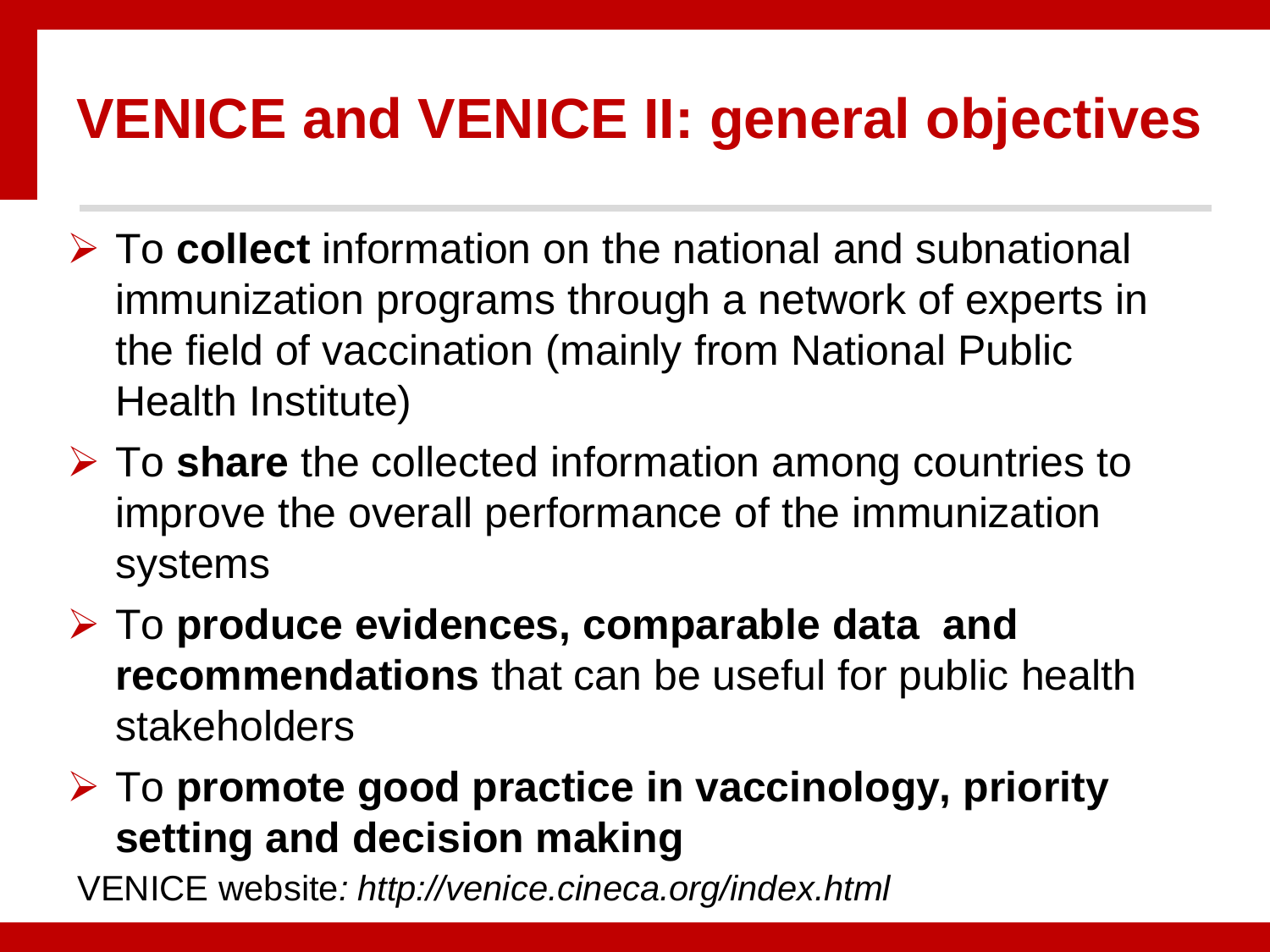#### **Methodology**

- Experts in vaccinology from 27 EU MS+ 2 EEA (Norway and Iceland), mainly from the national public health institutes
- Cross sectional surveys with standardised online questionnaire and consensus documents
- Survey response rate: usually > 90%
- Reports validated by the same experts (for pandemic survey also by Health Security Members - Influenza Section)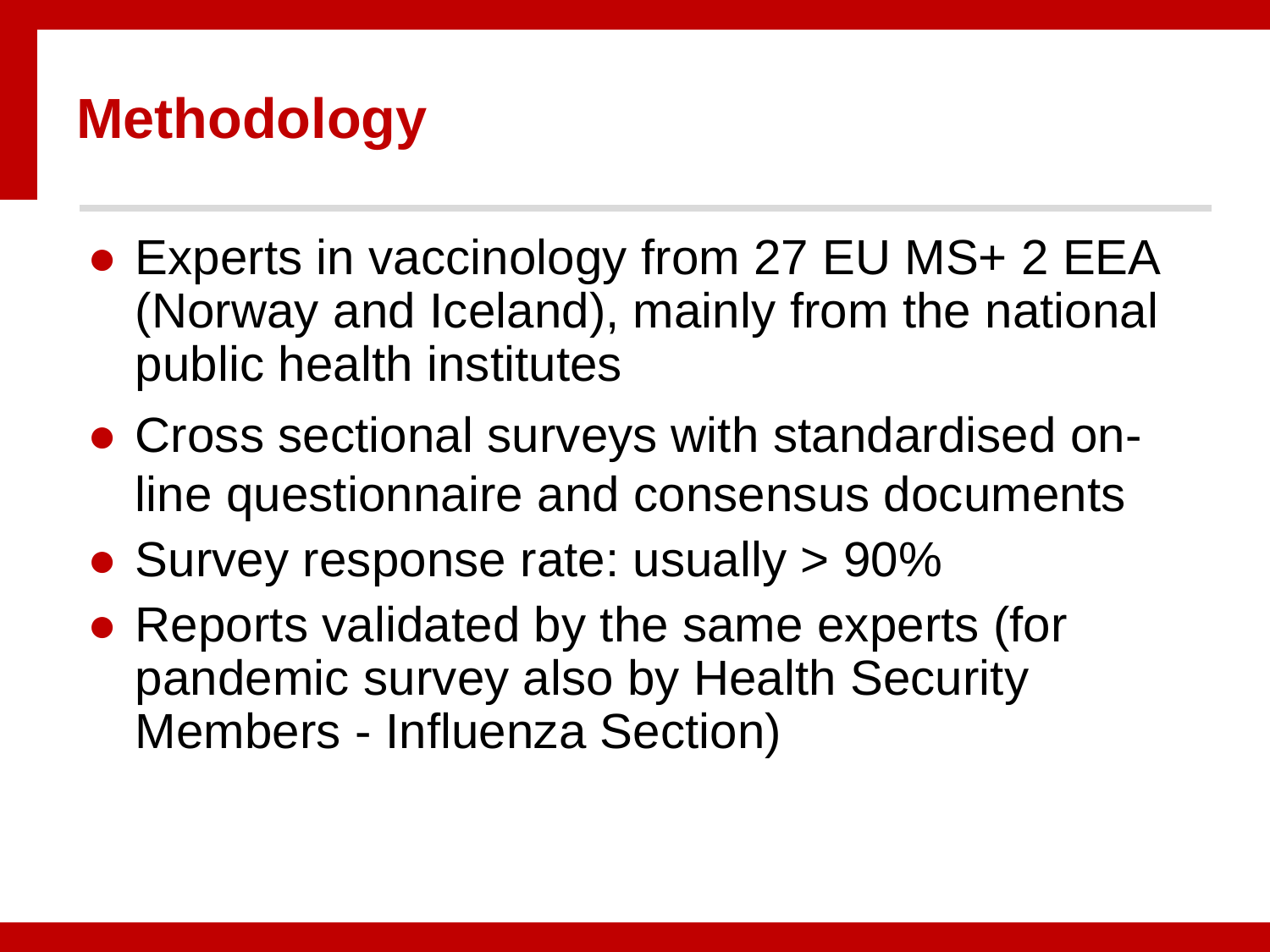## **Explored topics**

- Seasonal Influenza (yearly)
- 2009 pandemic influenza
- **Hepatitis B**
- **HPV and Rotavirus**
- Tick borne encephalitis
- Varicella
- **Pneumococcal infections**
- **Pertussis**
- Immunization strategies in adults
- MMR and determinants for low coverage
- Methodology of vaccine coverage assessment in Europe
- Feasibility of vaccine coverage data collection from Member States
- **Mandatory/Recommended vaccination in HCW**

In the last 3 years 16 reports were produced by VENICE II of which 14 available on VENICE website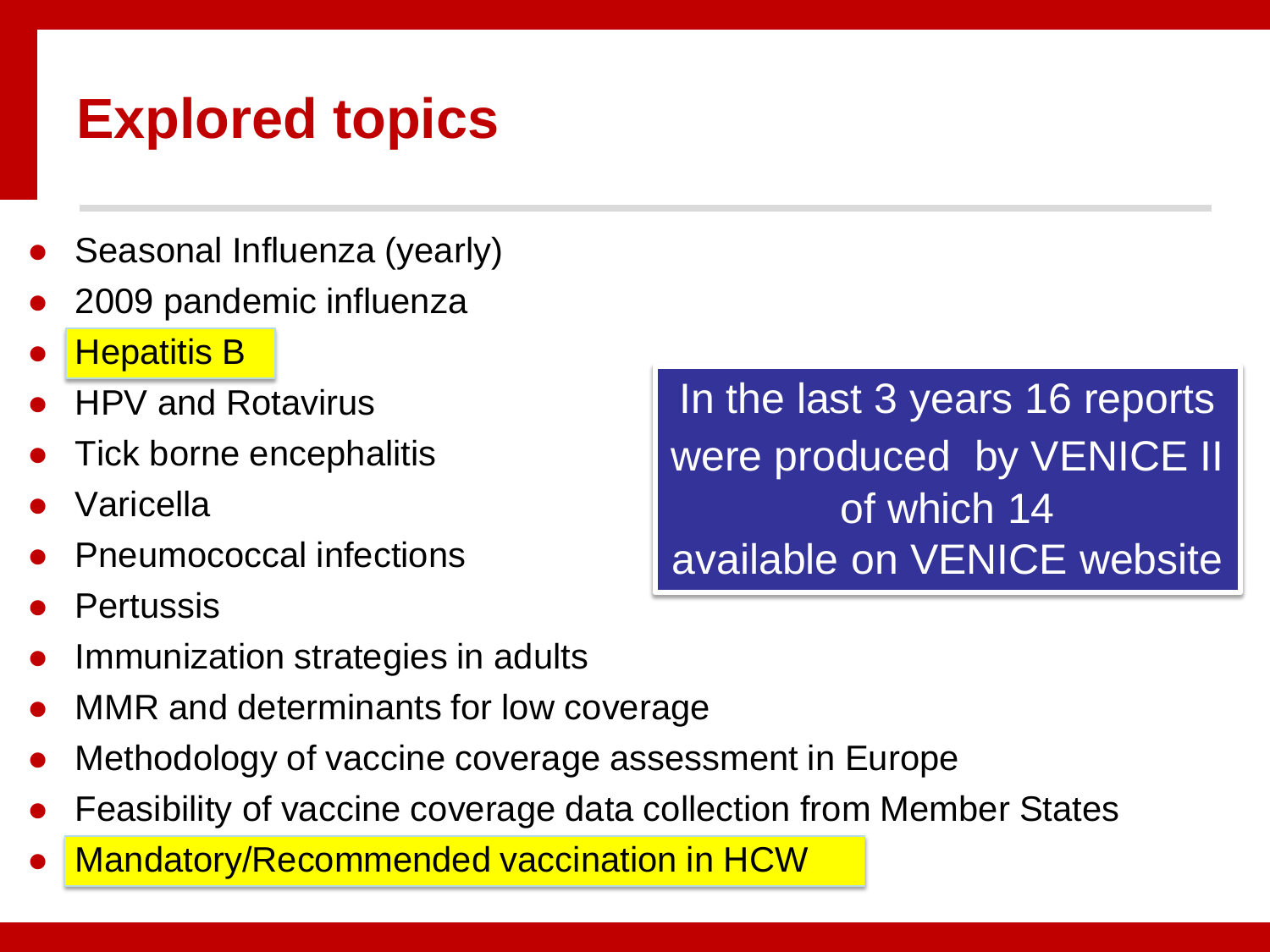# **Hepatitis B in HCW in Europe: what we know ?**





#### **Hepatitis B vaccination in Europe**

• Survey VENICE 2009 on HBV in 27 countries

November 2008 - March 2009

|                           | <b>Countries</b>                                     |                             |       |  |  |  |
|---------------------------|------------------------------------------------------|-----------------------------|-------|--|--|--|
|                           | With routine immunisation                            | With selective immunisation |       |  |  |  |
| <b>Occupational group</b> | program                                              | $program (n=7)$             | Total |  |  |  |
|                           | $(n=20)$                                             |                             |       |  |  |  |
|                           | Healthcare workers (including students and trainees) |                             |       |  |  |  |
| Recommended               | BE, BG, CZ, CY, EE, FR, DE, HU,                      | DK, FI, IS, NL, NO, SE*, UK | 27    |  |  |  |
|                           | IE,IT,LV,LT,LU,PT,RO,SK,SI,                          | $(n=7)$                     |       |  |  |  |
|                           | ES, MT, PL                                           |                             |       |  |  |  |
|                           | $(n=20)$                                             |                             |       |  |  |  |
| Laboratory staff          |                                                      |                             |       |  |  |  |
| Recommended               | BE, BG, CY, EE, FR, DE, HU, IE,                      | DK, FI, IS, NL, NO, SE*, UK | 26    |  |  |  |
|                           | IT,LV,LT,LU,PT,RO,SK,SI,                             | $(n=7)$                     |       |  |  |  |
|                           | ES, MT, PL                                           |                             |       |  |  |  |
|                           | $(n=19)$                                             |                             |       |  |  |  |
| Not recommended           | CZ                                                   |                             |       |  |  |  |
|                           | $(n=1)$                                              |                             |       |  |  |  |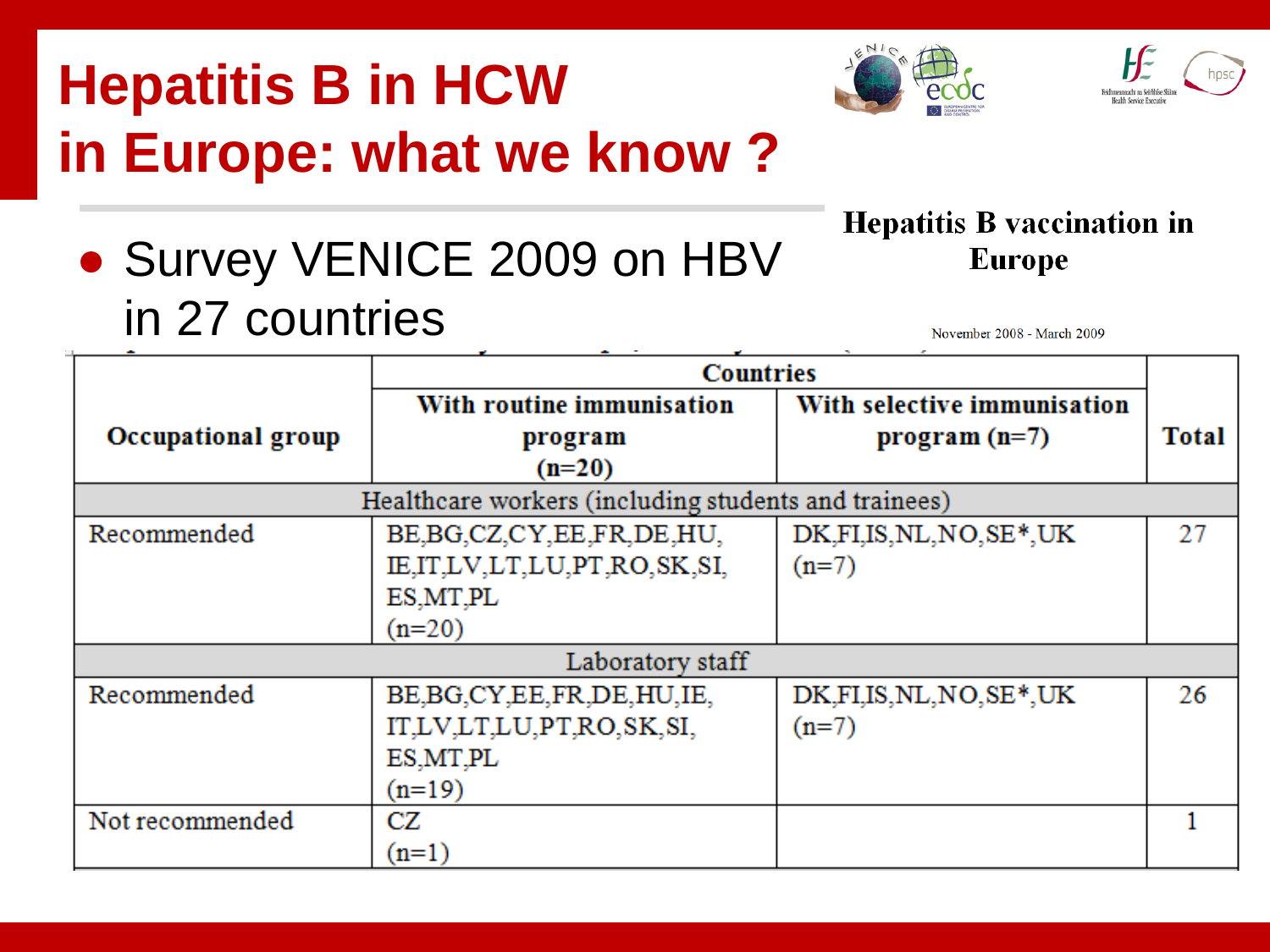## **Survey by H.C. Maltezou et al. 2011 on the main VPDs in HCW**

#### Table 1

National policies for vaccination of HCWs per vaccine and per country.

| Country            | Influenza Mumps Measles Rubella |      |              |      |              |                   |      | Varicella Hep A Hep B Diphtheria Tetanus |      | Pertussis Polio |          |               | Men C Men A, C, W135, Y BCG |      |
|--------------------|---------------------------------|------|--------------|------|--------------|-------------------|------|------------------------------------------|------|-----------------|----------|---------------|-----------------------------|------|
| Austria            | R                               | spR  | spR          | spR  | spR          | SPR               | R    | spR                                      | spR  | spR             | spR      | nMnR          | SPR                         | nMnR |
| Belgium            | R                               | R    | R            | R    | $\mathbb{R}$ | nMnR              | hM   | R                                        | R    | R               | nMnR     | nMnR          | nMnR                        | nMnR |
| <b>Bulgaria</b>    | R                               | nMnR | nMnR         | nMnR | nMnR         | R                 | R    | nMnR                                     | nMnR | nMnR            | nMnR     | nMnR          | nMnR                        | nMnR |
| Cyprus             | R                               | R    | R            | R    | nMnR         | nMnR <sub>R</sub> |      | R                                        | R    | nMnR            | R        | nMnR          | nMnR                        | nMnR |
| Czech Republic     | R                               | nMnR | nMnR         | nMnR | nMnR         | nMnR <sub>R</sub> |      | nMnR                                     | nMnR | nMnR            | nMnR     | nMnR          | nMnR                        | nMnR |
| Denmark            | spR                             | nMnR | nMnR         | nMnR | nMnR         | nMnR spR          |      | nMnR                                     | nMnR | nMnR            | nMnR     | nMnR          | nMnR                        | nMnR |
| Estonia            | R                               | nMnR | nMnR         | nMnR | spR          | $nMnR$ R          |      | nMnR                                     | nMnR | nMnR            | nMnR     | nMnR          | nMnR                        | nMnR |
| Finland            | spR                             | M    | M            | M    | SPR          | nMnR spR          |      | R                                        | R    | spR             | R        | nMnR          | nMnR                        | nMnR |
| France             | R                               | nMnR | spR          | nMnR | spR          | nMnR              | spM  | M                                        | M    | spR             | M        | nMnR          | nMnR                        | spM  |
| Germany            | R                               | spR  | R            | spR  | spR          | R                 | R    | nMnR                                     | nMnR | R               | spR      | spR           | spR                         | nMnR |
| Greece             | R                               | nMnR | nMnR         | nMnR | nMnR         | SPR               | R    | nMnR                                     | nMnR | nMnR            | nMnR     | nMnR          | nMnR                        | nMnR |
| Hungary            | R                               | nMnR | nMnR         | nMnR | spR          | spR               | nMnR | nMnR                                     | nMnR | nMnR            | nMnR spR |               | nMnR                        | nMnR |
| Ireland            | R                               | R    | R            | R    | $\mathbb{R}$ | SPR               | R    | spR                                      | nMnR | nMnR            | spR      | nMnR          | nMnR                        | R    |
| Italy              | R                               | nMnR | R            | R    | dHCW         | spR               | R    | nMnR                                     | nMnR | nMnR            | nMnR     | nMnR          | nMnR                        | spM  |
| Latvia             | R                               | nMnR | nMnR         | nMnR | nMnR         | nMnR              | hM   | $\mathbb{R}$                             | R    | nMnR            | nMnR     | nMnR          | nMnR                        | nMnR |
| Lithuania          | R                               | R    | R            | R.   | R            | R                 | R    | $\mathbb{R}$                             | R    | nMnR            | R        | nMnR          | nMnR                        | nMnR |
| Luxemburg          | R                               | R    | R            | R    | R            | nMnR              | hM   | $\mathbb{R}$                             | R    | R               | R        | nMnR          | nMnR                        | nMnR |
| Malta              | R                               | R    | R            | R    | SPR          | <b>spR</b>        | spR  | $\mathbb{R}$                             | R    | nMnR            | R        | nMnR          | nMnR                        | R    |
| Norway             | R                               | nMnR | nMnR         | spR  | SPR          | nMnR              | R    | nMnR                                     | nMnR | spR             | nMnR spR |               | spR                         | R    |
| Poland             | R                               | nMnR | nMnR         | nMnR | nMnR         | nMnR              | hM   | nMnR                                     | nMnR | nMnR            | nMnR     | nMnR          | nMnR                        | nMnR |
| Portugal           | R                               | nMnR | nMnR         | nMnR | nMnR         | $nMnR$ $R$        |      | nMnR                                     | nMnR | nMnR            | nMnR     | nMnR          | nMnR                        | nMnR |
| Rumania            | R                               | nMnR | nMnR         | nMnR | nMnR         | $nMnR$ $R$        |      | nMnR                                     | nMnR | nMnR            | nMnR     | nMnR          | nMnR                        | nMnR |
| Russia             | R                               | nMnR | R            | R    | nMnR         | nMnR <sub>R</sub> |      | $\mathbb{R}$                             | R    | nMnR            | nMnR     | nMnR          | nMnR                        | nMnR |
| Slovakia           | R                               | nMnR | nMnR         | nMnR | nMnR         | spM               | M    | nMnR                                     | nMnR | nMnR            | nMnR     | nMnR          | nMnR                        | spM  |
| Slovenia           | R                               | nMnR | nMnR         | nMnR | nMnR         | nMnR M            |      | nMnR                                     | nMnR | nMnR            |          | $nMnR$ $nMnR$ | nMnR                        | nMnR |
| Spain              | R                               | R    | R            | R    | $\mathbb{R}$ | nMnR <sub>R</sub> |      | R                                        | R    | nMnR            | nMnR     | nMnR          | nMnR                        | nMnR |
| Sweden             | nMnR                            | nMnR | nMnR         | nMnR | $\mathbb{R}$ | nMnR              | R    | nMnR                                     | nMnR | nMnR            | nMnR     | nMnR          | nMnR                        | dHCW |
| Switzerland        | R                               | R    | R            | R    | $\mathbb{R}$ | spR               | R    | $\mathbb{R}$                             | R    | nMnR            | R        | spR           | spR <sup>*</sup>            | nMnR |
| The Netherlands    | R                               | nMnR | nMnR         | nMnR | nMnR         | nMnR              | hM   | nMnR                                     | nMnR | R               | nMnR     | nMnR          | nMnR                        | hM   |
| United Kingdom spR |                                 | R    | $\mathbb{R}$ | R    | spR          | nMnR spR          |      | R                                        | R    | R               | R        | nMnR          | nMnR                        | spR  |

HCWs: health-care workers; M: mandatory; spM: mandatory for specific groups of HCWs or health-care settings; R: recommended; hM: mandatory to get hired; spR: recommended for specific groups of HCWs or health-care settings; nMnR: not mandatory-not recommended; dHCW: decision per HCW following risk assessment.

Microbiology laboratory HCWs should receive 1 dose of meningococcus group C conjugate vaccine followed by tetravalent meningococcal polysaccharide vaccine or conjugate vaccine when available.

#### Source: Maltezou HC et al. Vaccine. 2011 Nov 28;29(51):9557-62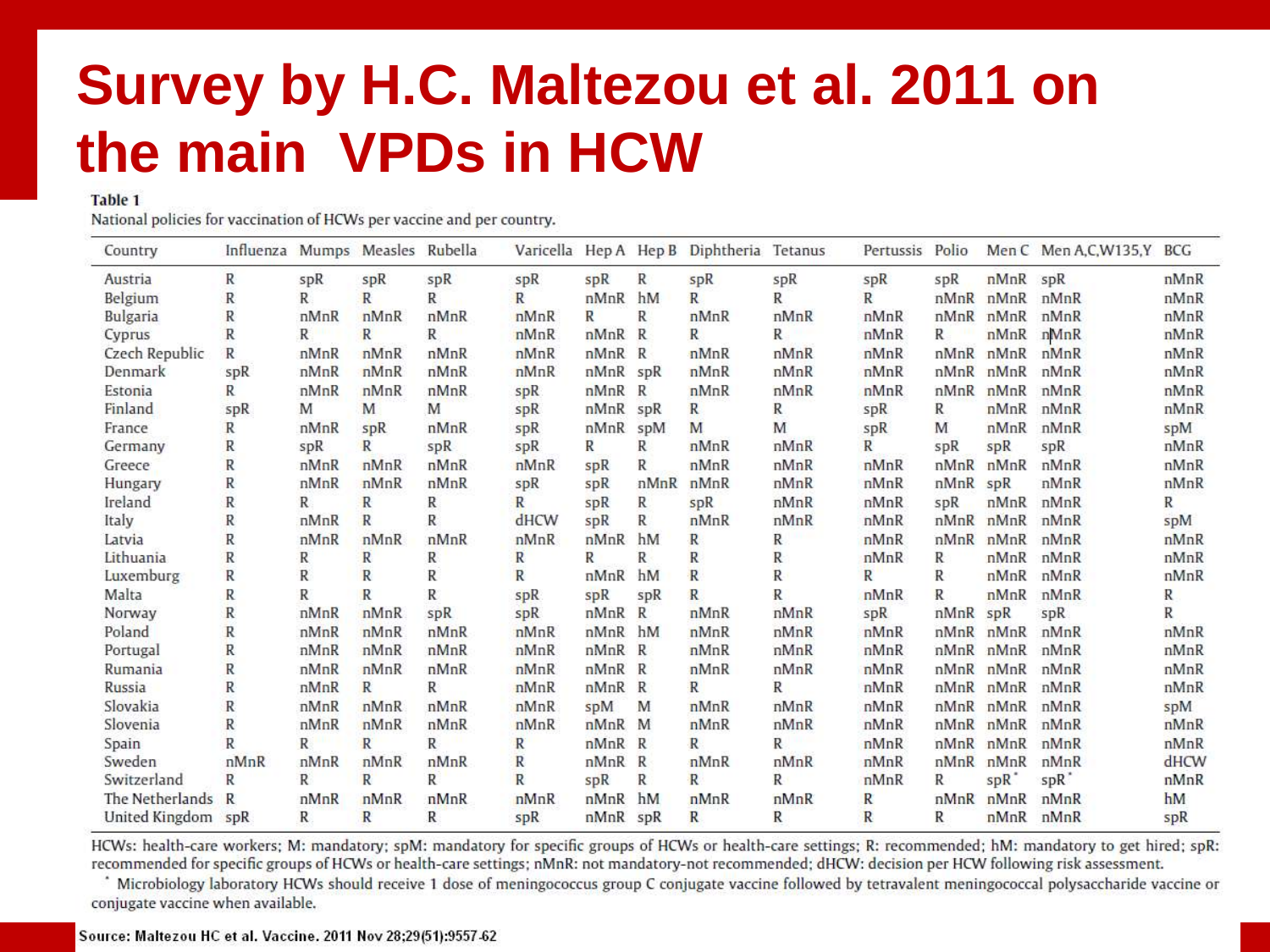## **Hepatitis B in HCW in Europe: What we know ?**

- Survey VENICE 2009 on HBV
- Survey by H.C. Maltezou et al. 2011 on the main VPDs in HCW



● Survey VENICE on recommended/mandatory vaccination in HCW under request of ECDC (in progress)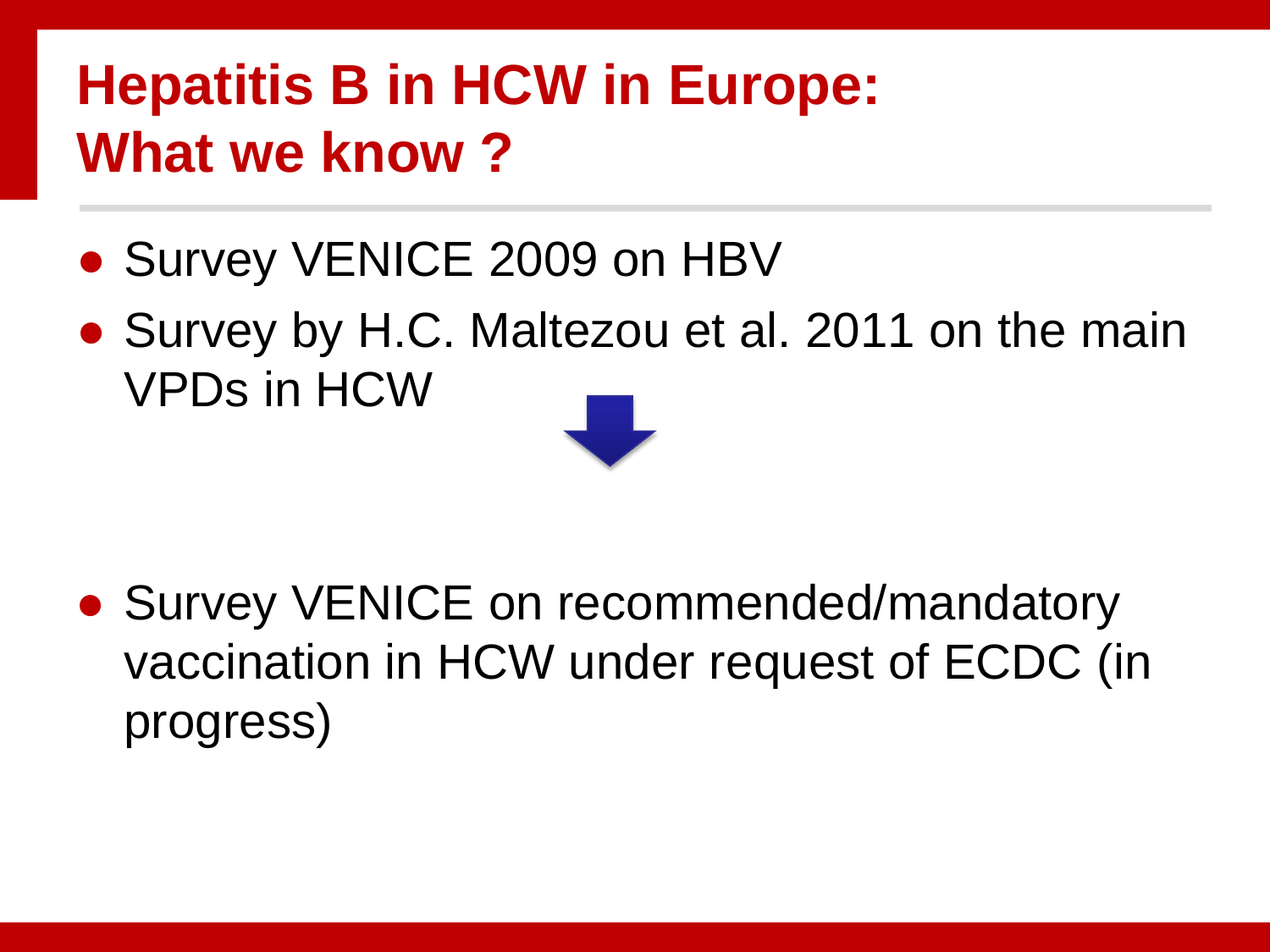## **Why ECDC and VENICE decided to update the surveys**

- Different study objectives:
	- To understand more on possible implementation of "mandatory vaccination"
- Difference in HCW definition
	- Only clinicians
- A stable groups of respondents
- New situation in some countries
- Some differences between the previous results
- To solve possible problems with definition of «recommended»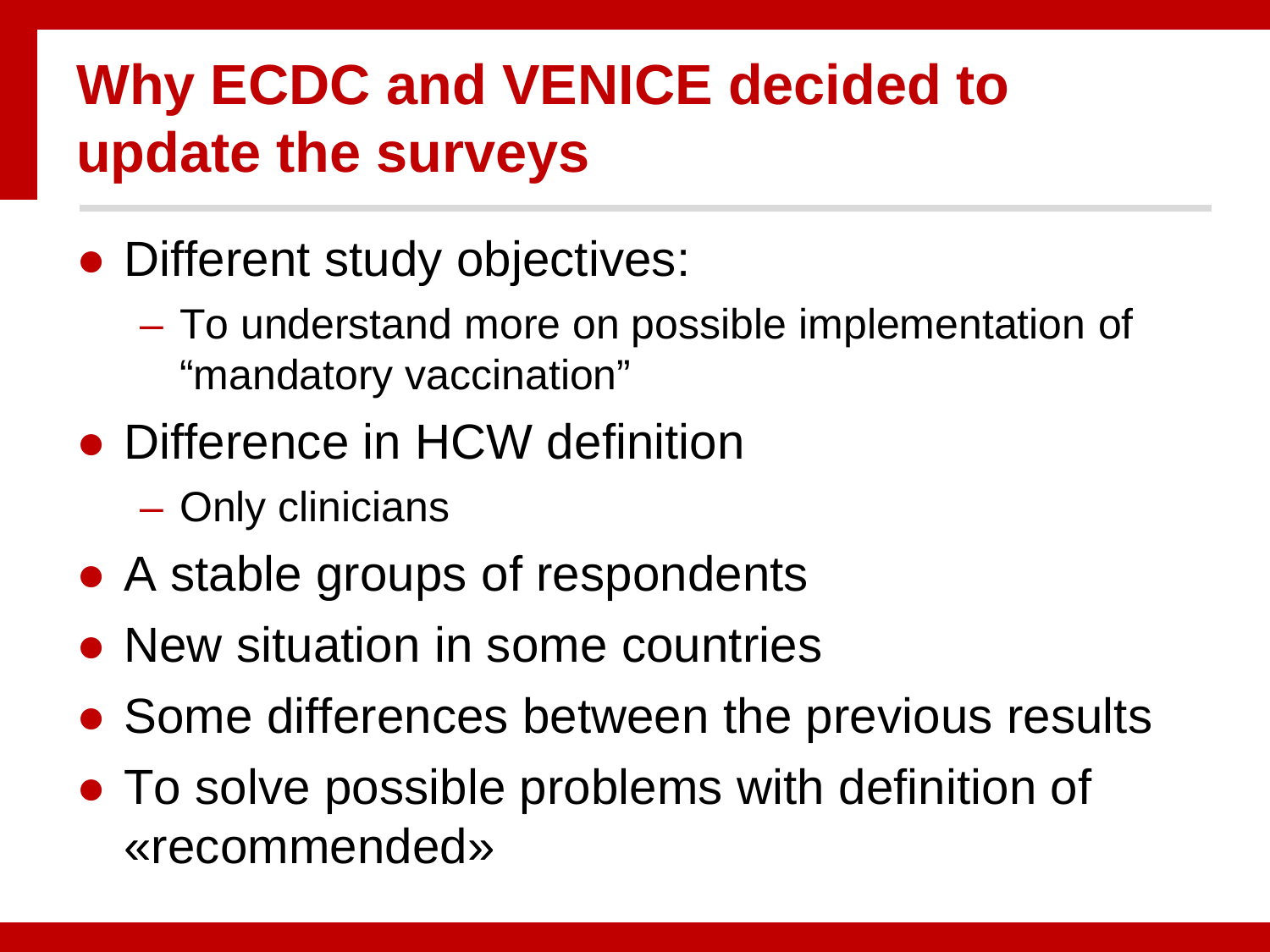#### **Some aggregated data (provisional)**

|                  |                        | Count         |
|------------------|------------------------|---------------|
| • 9 Mandatory    | Mandatory for all      |               |
| • 20 Recommended | Mand for spec groups   | $\mathcal{P}$ |
|                  | Recomm. to all         | 16            |
|                  | Recomm. to spec groups |               |
|                  |                        |               |
|                  | Total                  |               |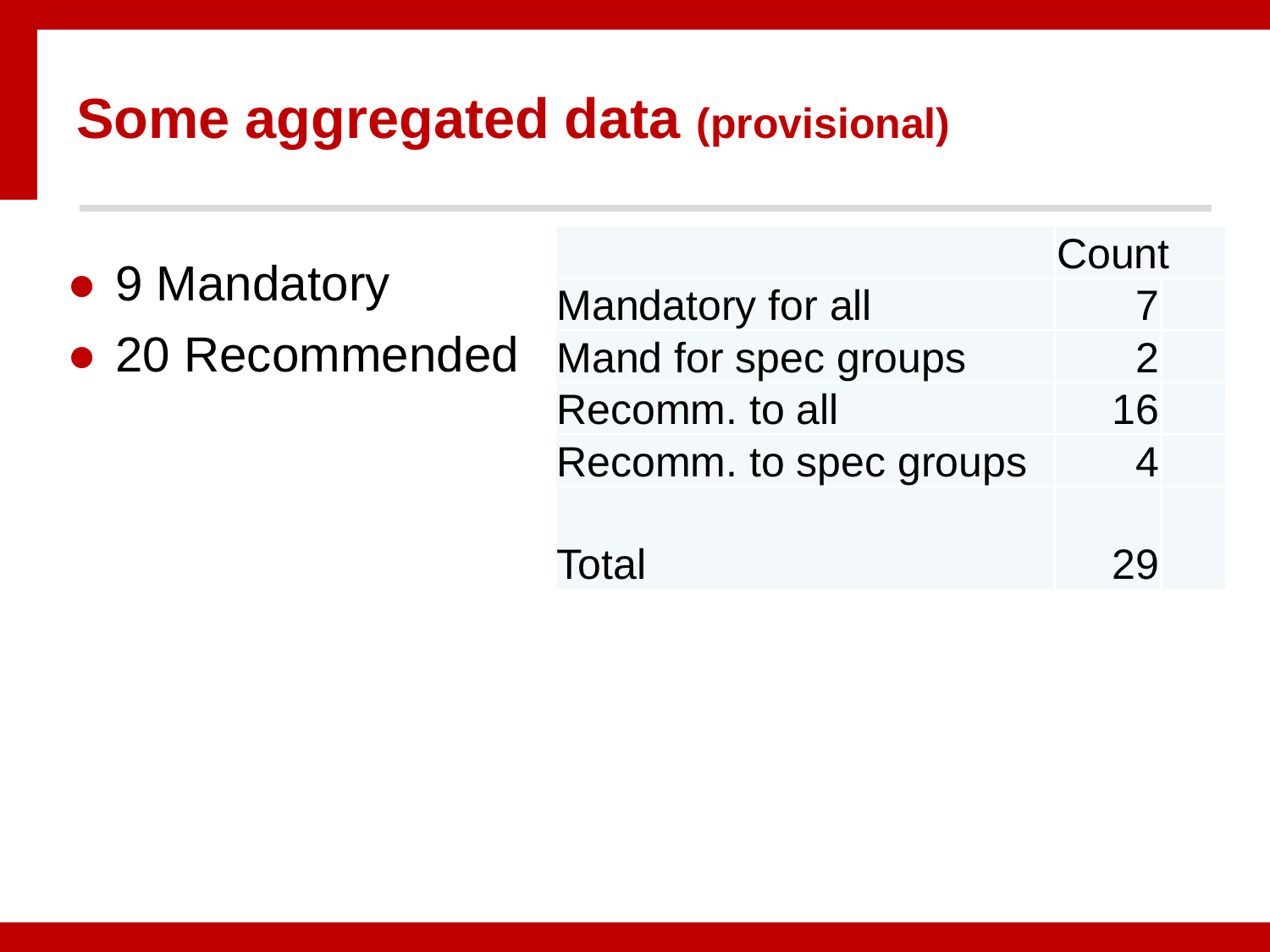#### **Serologic testing of vaccine recipients. Hepatitis B vaccination survey in Europe, January 2009. (n=27)**

|                   | Countries                                                   |                      |       |  |  |
|-------------------|-------------------------------------------------------------|----------------------|-------|--|--|
| Serologic testing | With routine immunisation program                           | With selective       | Total |  |  |
|                   | $(n=20)$                                                    | immunisation program |       |  |  |
|                   |                                                             | $(n=7)$              |       |  |  |
|                   | POST-VACCINATION SEROLOGIC TESTING                          |                      |       |  |  |
|                   | Health care workers who have contact with patients or blood |                      |       |  |  |
| Recommended       | BE, CY, FR, DE, IE, IT, LU, PT, SI,                         | FI,NL,NO,SE,UK       | 18    |  |  |
|                   | ES, MT, HU, PL                                              | $(n=5)$              |       |  |  |
|                   | $(n=13)$                                                    |                      |       |  |  |
| Not recommended   | CZ, EE, LV, LT, SK, BG                                      | DK,IS                | 8     |  |  |
|                   | $(n=6)$                                                     | $(n=2)$              |       |  |  |
|                   | <b>RO</b>                                                   |                      |       |  |  |
| Not known         | $(n=1)$                                                     |                      |       |  |  |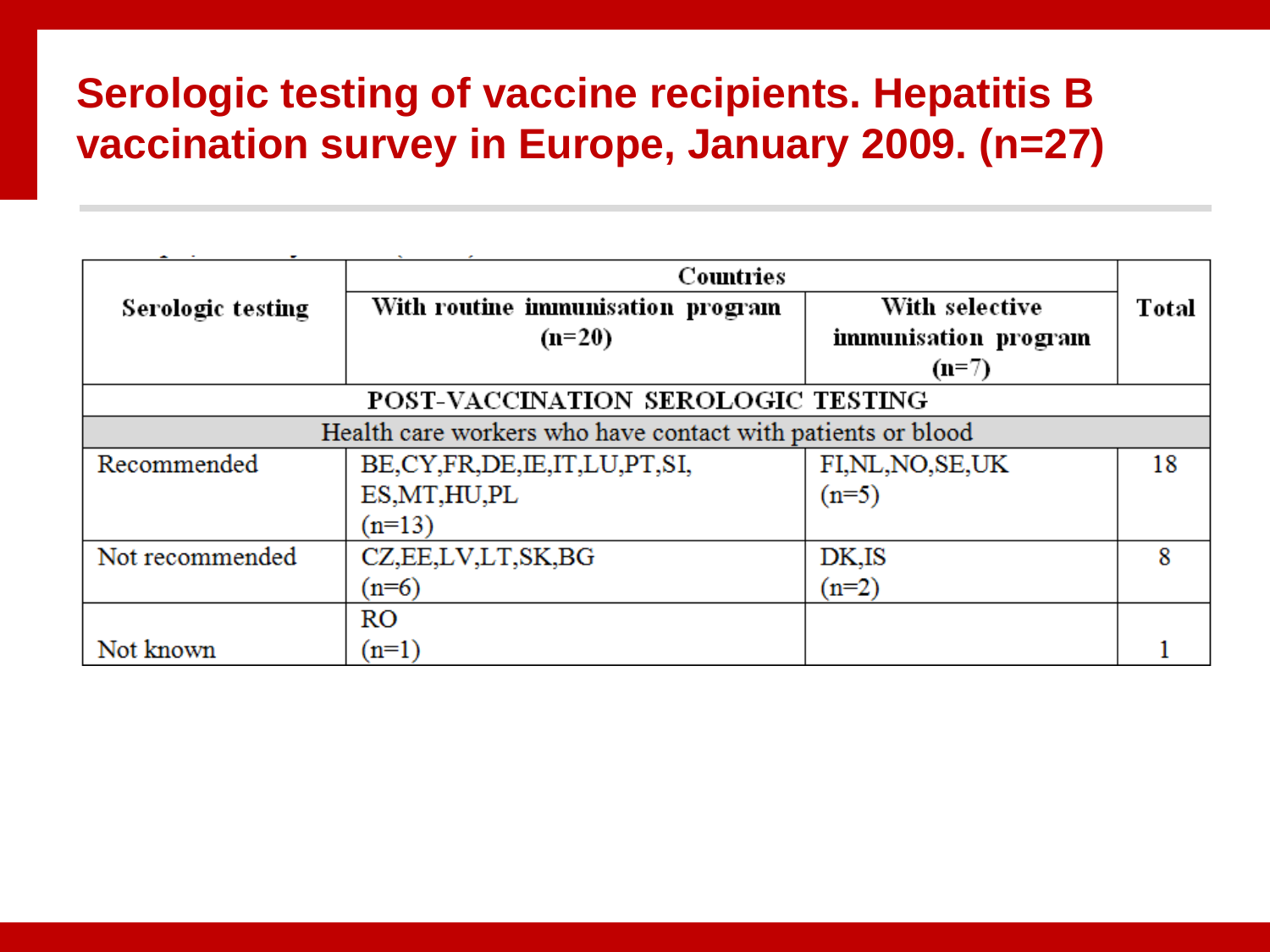#### **Payment and administration for hepatitis B vaccine. Hepatitis B vaccination VENICE survey in Europe, January 2009. (n=27)**

| <b>Health care workers</b>                                                                                |                                                                                                           |                                                  |                                                |  |  |  |  |
|-----------------------------------------------------------------------------------------------------------|-----------------------------------------------------------------------------------------------------------|--------------------------------------------------|------------------------------------------------|--|--|--|--|
|                                                                                                           | <b>With routine</b><br>immunisation<br>program                                                            | <b>With selective</b><br>immunisation<br>program | <b>With routine</b><br>immunisation<br>program |  |  |  |  |
|                                                                                                           | $(n=20)$                                                                                                  | $(n=7)$                                          | $(n=20)$                                       |  |  |  |  |
| Vaccine and administration free for<br>all recipients                                                     | BE, CZ, CY, EE, DE, IE, FI, NL, SE, UK,<br>IT, LV, PT, RO, SK, SI, E<br>S, MT, FR, BG, HU, PL<br>$(n=18)$ | $NO(n=5)$                                        | 23                                             |  |  |  |  |
| Vaccine and administration free for<br>some recipients                                                    | LU<br>$(n=1)$                                                                                             | <b>DK</b><br>$(n=1)$                             | $\overline{2}$                                 |  |  |  |  |
| <b>Partial subsidy for vaccine and</b><br>administration (below cost to<br>recipient) for all recipients  |                                                                                                           |                                                  | $\overline{0}$                                 |  |  |  |  |
| <b>Partial subsidy for vaccine and</b><br>administration (below cost to<br>recipient) for some recipients |                                                                                                           |                                                  | $\overline{0}$                                 |  |  |  |  |
| <b>Full vaccine and administration cost</b><br>paid by all recipients                                     |                                                                                                           | <b>IS</b><br>$(n=1)$                             | 1                                              |  |  |  |  |
| <b>Full vaccine and administration cost</b><br>paid by some recipients                                    | $LT$ (n=1)                                                                                                |                                                  |                                                |  |  |  |  |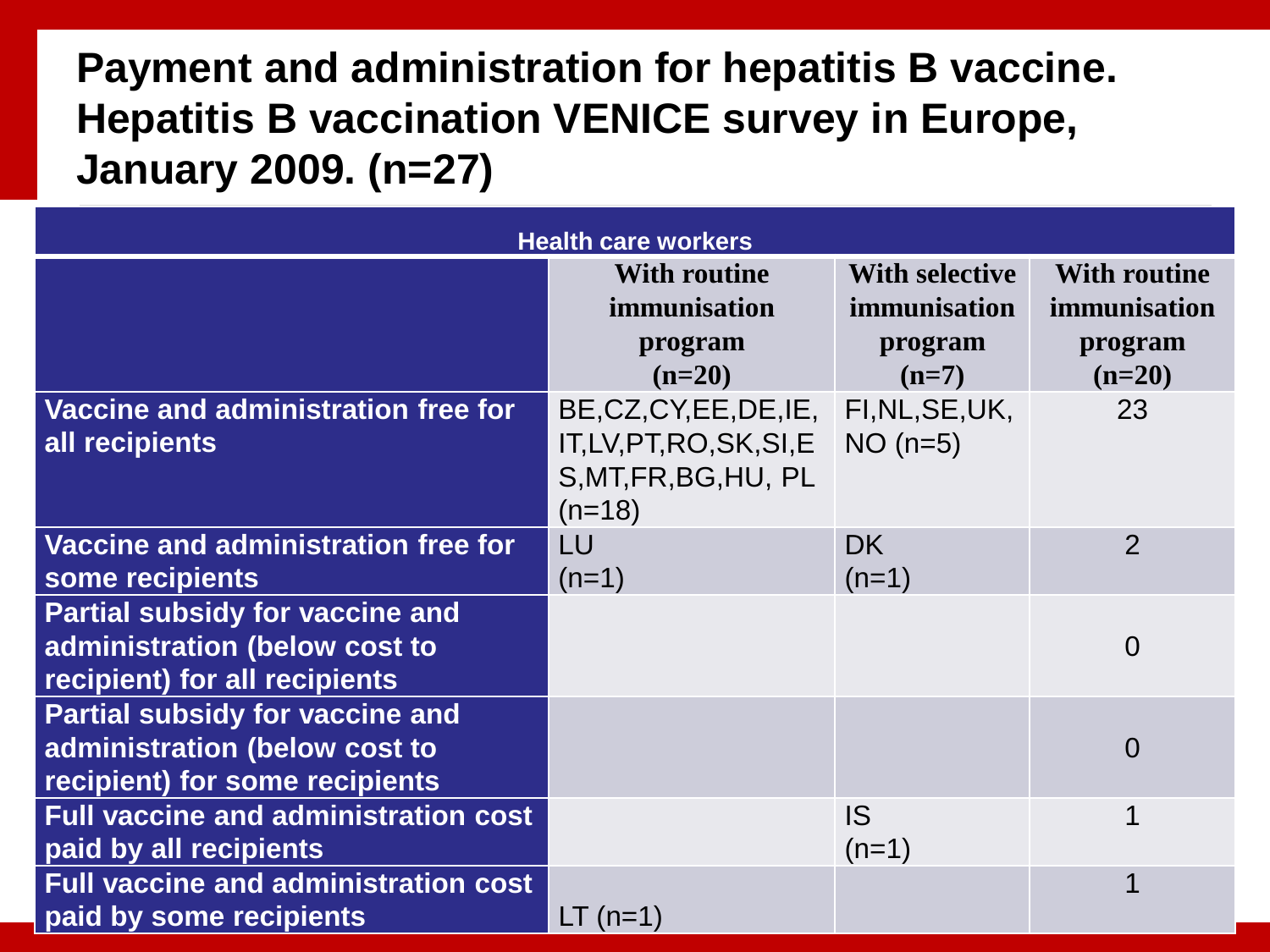#### **Payment and administration for hepatitis B vaccine. Hepatitis B vaccination VENICE survey in Europe, January 2009. (n=27)**

- EE, DK, LV, NO, SK, SI, BG- paid by employer.
- FI Paid by the work instance, some refund for the work -by insurance. In any case, free for the worker.
- LU For employees' vaccine and administration paid by employer; for liberal doctors and other health professionals, vaccine to be paid by them, administration paid by sickness fund.
- BE Vaccine paid by Fund for professional diseases administration is free of charge if done by occupational physician, otherwise not free of charge if done by GP.
- PT For all recipients that have a risk to be infected (not administrative functions).
- MT Free to those health care workers working in state hospitals and clinics.
- IE Free for HCWs employed in national health services, private sector varies.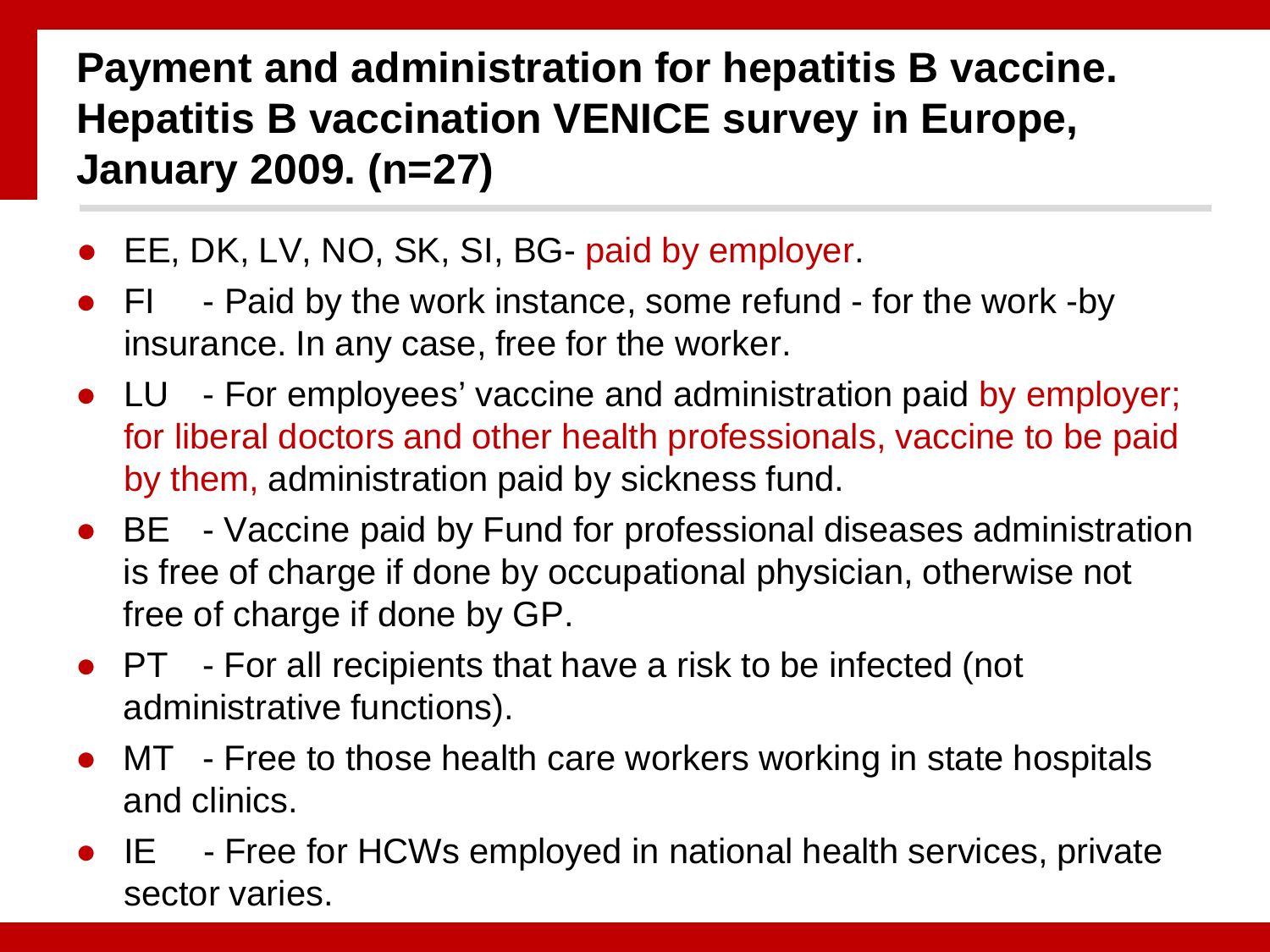#### **Monitoring vaccine uptake. Hepatitis B vaccination survey in Europe, January 2009. (n=27)**

|                                                                                     | Countries                 |                      |       |  |  |
|-------------------------------------------------------------------------------------|---------------------------|----------------------|-------|--|--|
|                                                                                     | With routine immunisation | With selective       |       |  |  |
| Vaccine uptake                                                                      | program                   | immunisation program | Total |  |  |
|                                                                                     | $(n=20)$                  | $(n=7)$              |       |  |  |
| Vaccine uptake measured by risk group (by occupation, lifestyle and/or other) $\pm$ |                           |                      |       |  |  |
| <b>HCWs</b>                                                                         | FR±, RO, SK, BE           |                      |       |  |  |
|                                                                                     | $(n=4)$                   |                      |       |  |  |

#### ± Refers to GPs, through surveys.

| the control of the control of the control of |            |      |  |  |  |  |  |
|----------------------------------------------|------------|------|--|--|--|--|--|
| Country                                      | Percentage | Year |  |  |  |  |  |
| <b>HCWs</b>                                  |            |      |  |  |  |  |  |
| CZ                                           | 100        | 2007 |  |  |  |  |  |
| <b>FR***</b>                                 | רים        | 1999 |  |  |  |  |  |
| RO                                           |            | 2008 |  |  |  |  |  |
| SK                                           | 88.        | 2007 |  |  |  |  |  |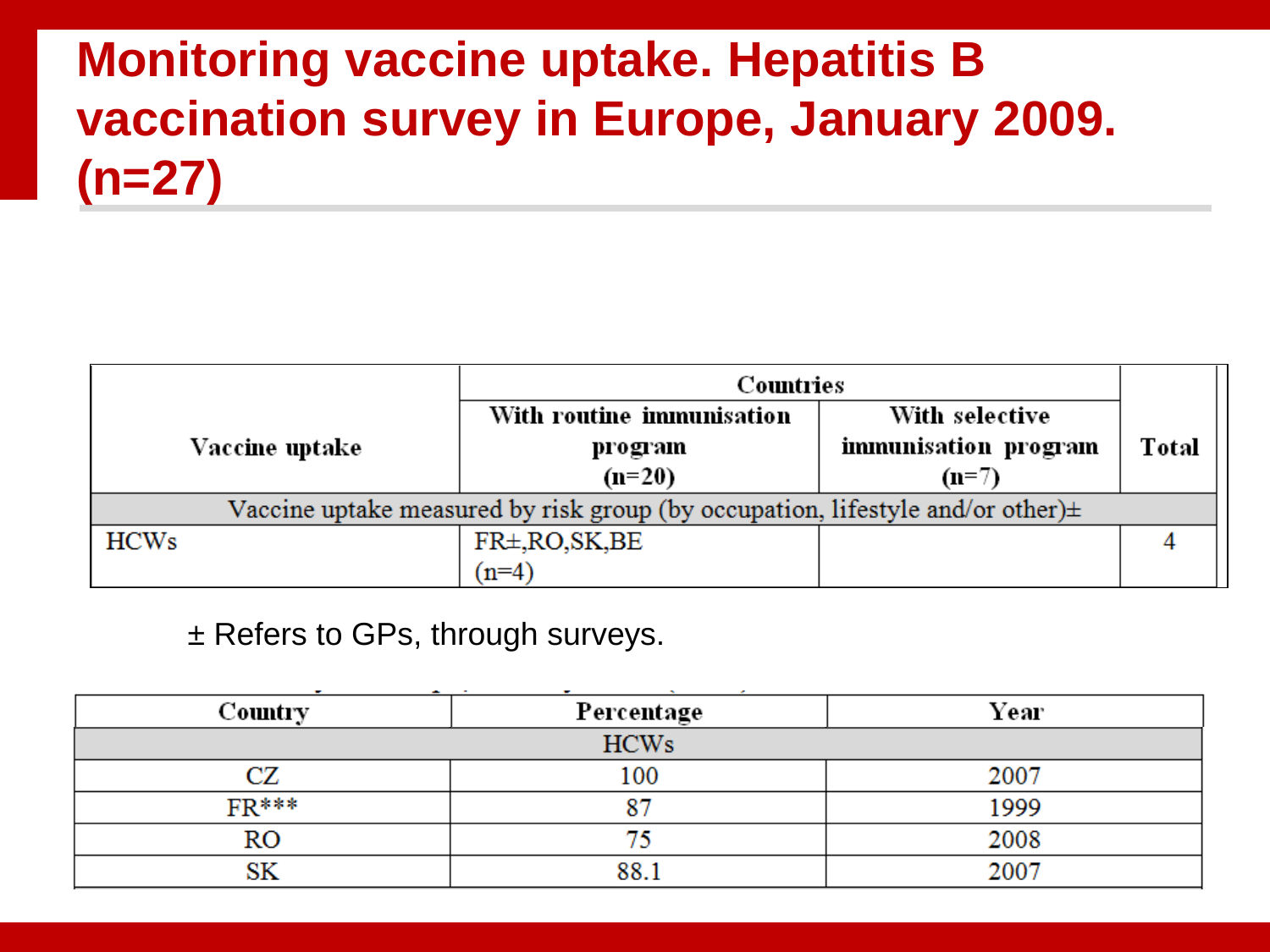#### **Discussion**

- All countries have a recommendation.
- Situation is not changed so much in the last 5 years: it is a slow process
- Not in all countries the vaccine is free of charge.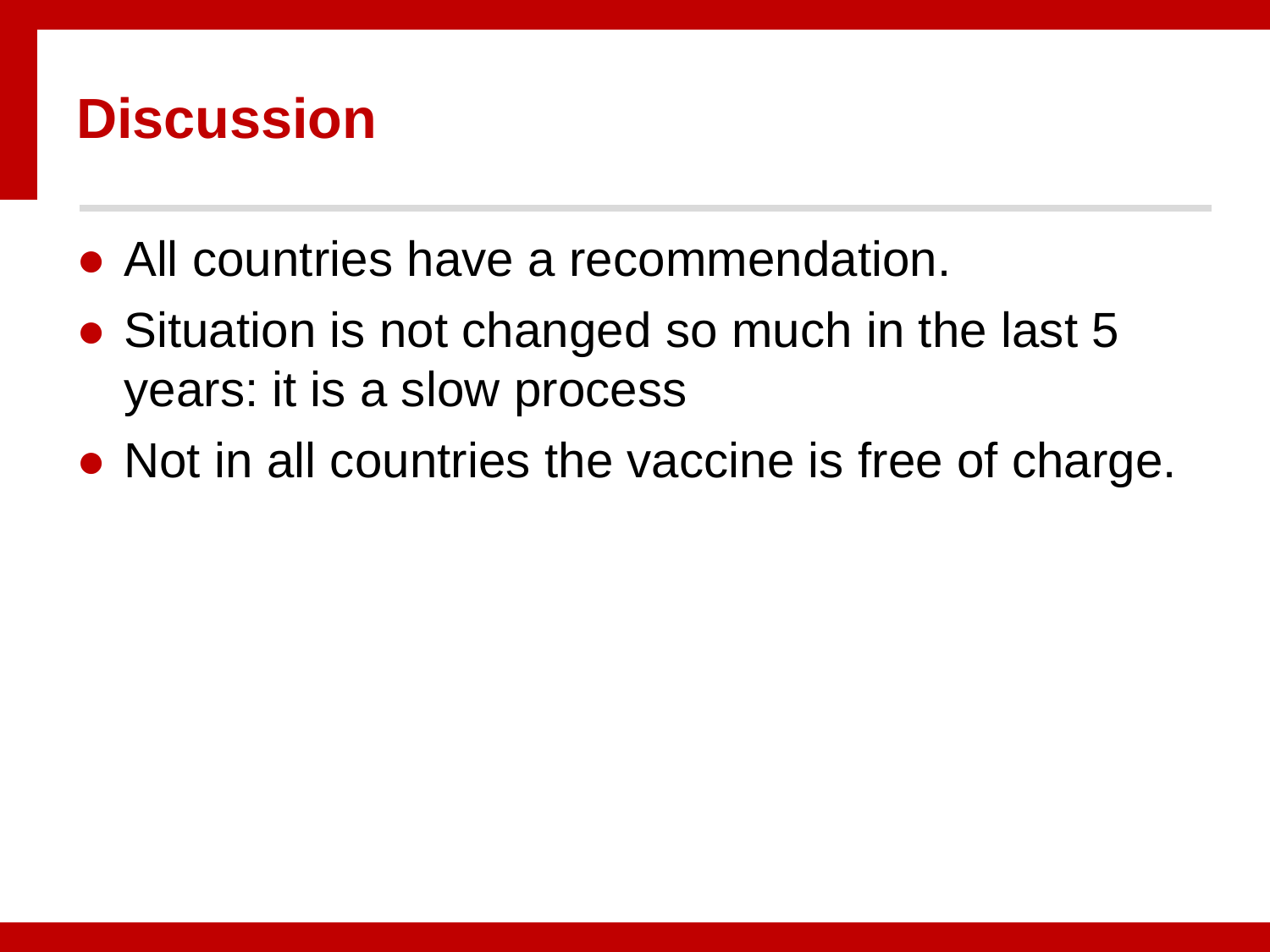### **Questions still open**

- Which approach (M vs R) is better? Making mandatory a vaccination could increase the uptake ? Is it feasible?
- What kind of impact do the cost of vaccine for the HCW have?
- What the better way to monitor the uptake? Ad hoc studies are enough or we need better tools?
- How much do the implementation have impact on the programme? How much the organisation of the vaccination services?

A detailed analysis is possible only at national level: too many differences!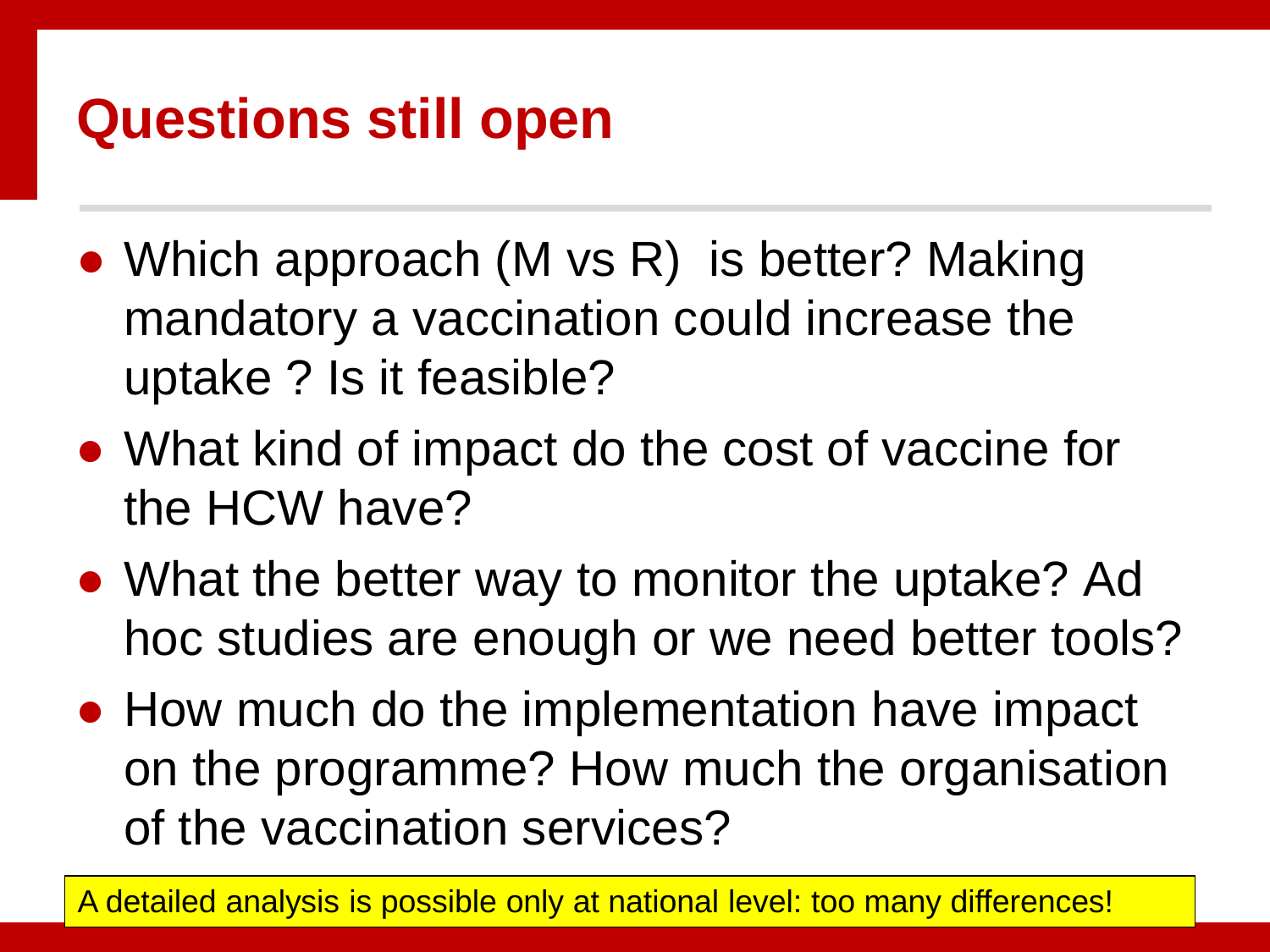#### **Vaccine strategies and vaccine coverage in Europe: the VENICE contribution**



- $\triangleright$  Vaccine coverage is one of the pillars in vaccine preventable area
- $\triangleright$  Every vaccination strategy should be monitored through regular vaccination coverage assessment
- Good quality data at subregional level should available not only at national but also at European level
- $\triangleright$  Data comparability among countries is important

 *Vaccine coverage data collection: a complex matter. Results from a*  **VENICE survey (2007)** Available at: *[http://venice.cineca.org/Final\\_Report\\_I\\_WP3.pdf](http://venice.cineca.org/Final_Report_I_WP3.pdf)*

 **Consensus document on a feasible model for vaccination coverage data collection among EU/EEA countries** (2011)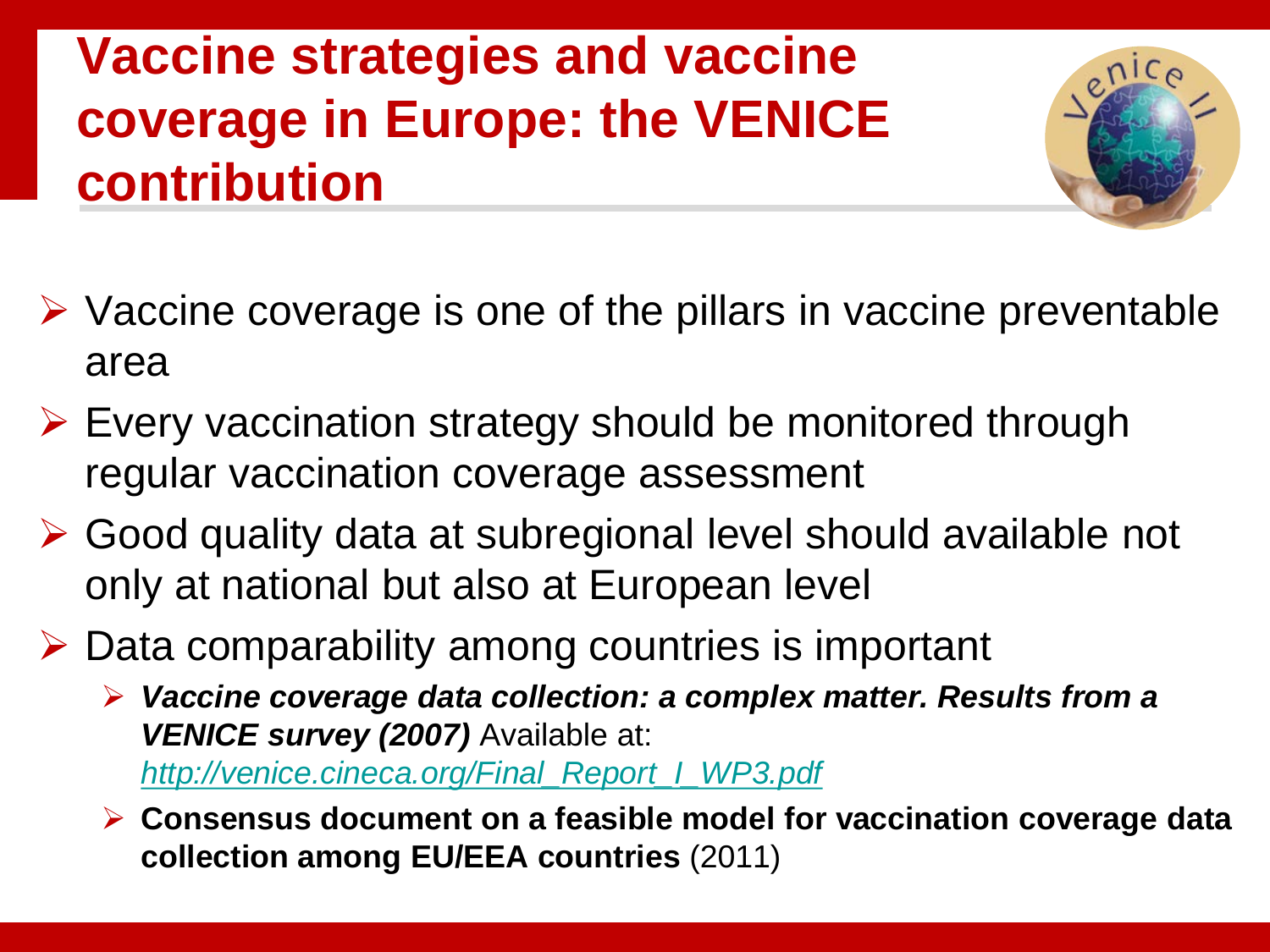## **EVACO: European VAccination COverage Collection System**

- EVACO is a web-based tool, under development, aimed to collect vaccination coverage data from EU member states.
- Objective is to provide ECDC with reliable data on vaccination coverage from all the Member **States**
- Pilot experience will be finalised by March 2013